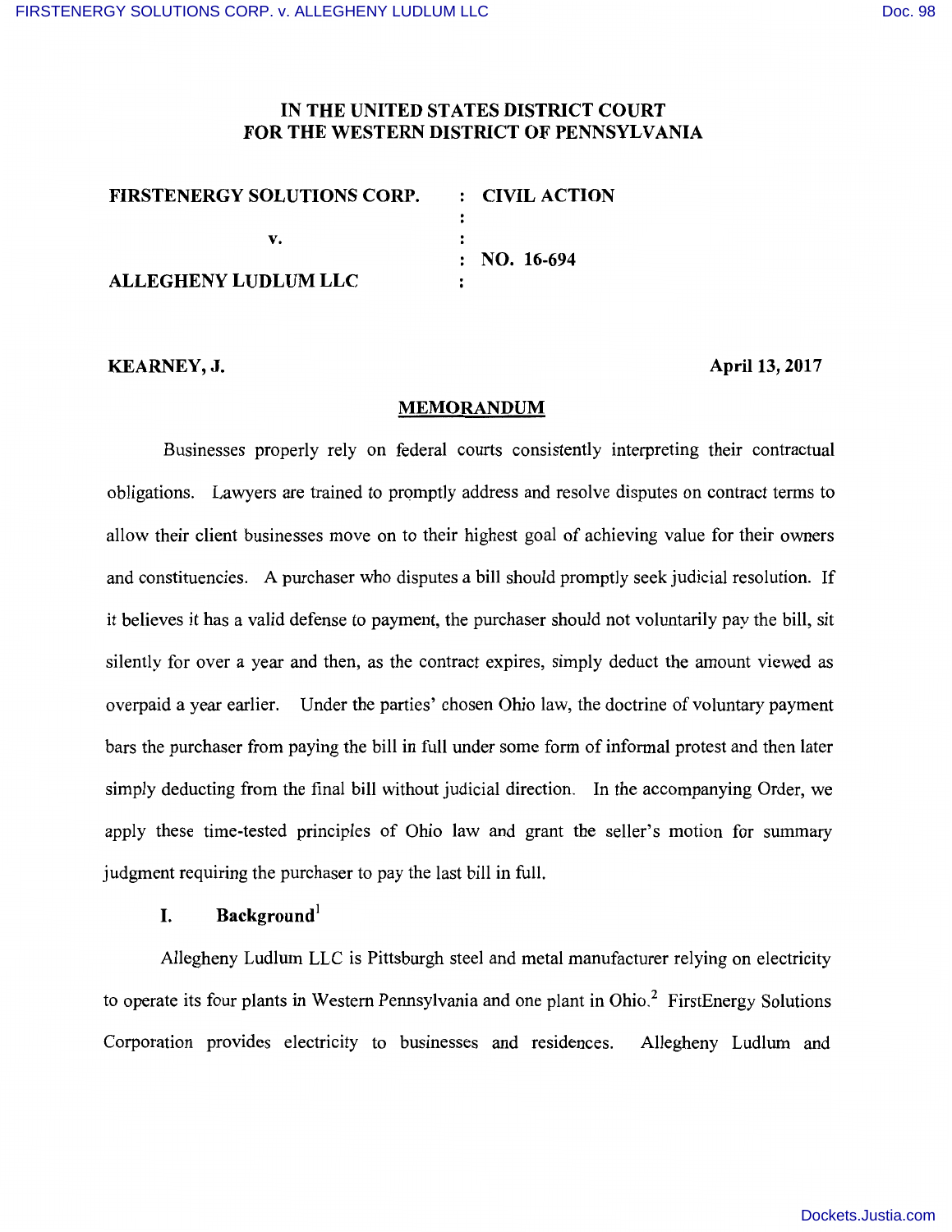FirstEnergy negotiated a deal for Allegheny Ludlum to purchase electric from FirstEnergy.

### **A. The Agreement**

On November 19, 2010, Allegheny Ludlum and FirstEnergy signed a "Customer Supply Agreement" requiring FirstEnergy to provide electricity for Allegheny Ludlum's five plants.<sup>3</sup> The parties agreed the Agreement expired in December 2015.<sup>4</sup> The parties agreed upon venue in Pennsylvania and Ohio law would govern disputes.<sup>5</sup>

The parties agreed Allegheny Ludlum would purchase electricity from FirstEnergy under two slightly different methods, one for its four Pennsylvania plants and one for its Ohio plant.<sup>6</sup> For the Ohio plant, the parties agreed to "Fixed Price Pricing Attachment" which established a fixed price per kWh Allegheny Ludlum would pay for electricity used.<sup>7</sup> For the Pennsylvania plants, Allegheny Ludlum would purchase electricity in "blocks" and if Allegheny Ludlum exceeded the "block" amount, it could purchase additional electricity under an agreed upon pricing index. $\delta$  This information is included in Exhibit B to the Agreement, including how to calculate the "block" electricity and one factor is the "LMP Adder."<sup>9</sup> The "LMP Adder" contemplates charges from the independent regional transmission organization ("RTO") which "manages the high-voltage electricity grid to ensure reliability for more than 61 million people." <sup>10</sup> The RTO is not a party to the Agreement and is independent from FirstEnergy and Allegheny Ludlum.<sup>11</sup> Under the Agreement, FirstEnergy would bill Allegheny Ludlum for the energy supplied on a monthly basis.  $^{12}$ 

## **B. The January 2014 events leading to the RTO surcharges.**

On January 6-8, 2014, Western Pennsylvania and Ohio experienced a "prolonged, deep cold" with record low temperatures.<sup>13</sup> The deep freeze caused a rise in demand for heating and caused the RTO's energy reserves to fall below its requirements.<sup>14</sup> Also due to the increased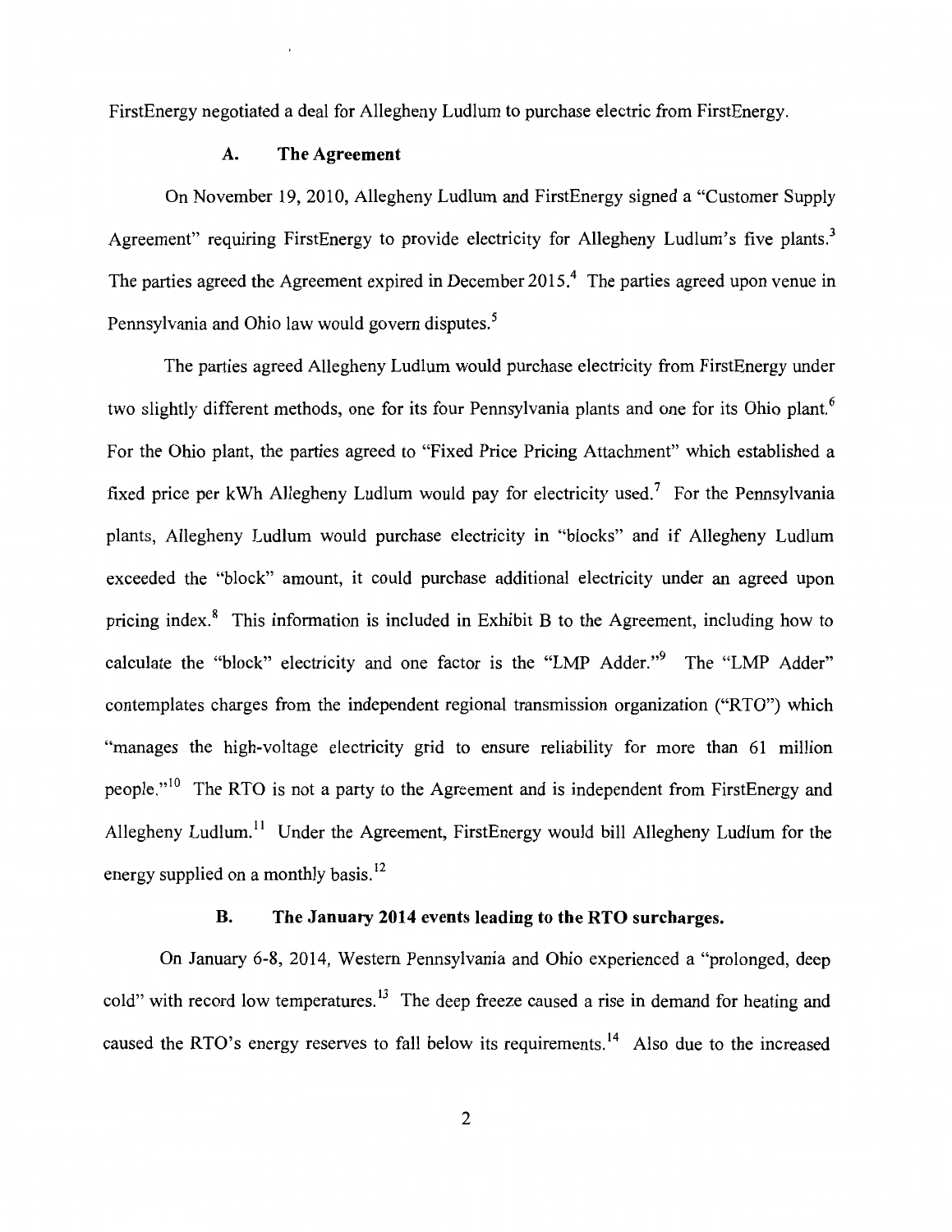demand, the RTO's energy grid had "significant, unplanned" outages from equipment failures in its power plants.<sup>15</sup> The RTO ordered additional power plants to be brought online.

Weather agencies forecasted very cold temperatures and winter storms for January 17- 29.<sup>16</sup> The RTO ordered additional power plants be brought online to avoid outages and needed to purchase additional expensive gas units to do so.<sup>17</sup> On January 23, 2014, the RTO filed a waiver with the Federal Energy Regulatory Commission to "allow for make-whole (uplift) payments for the difference between the capped price and the marginal costs for generating energy that exceeded the  $$1,000/MWh$  cap" of the operating agreements.<sup>18</sup>

The cold and storms did not present as severe as expected.<sup>19</sup> The consumer demand for energy was also not as high as expected and "energy market prices never exceeded the old \$1,000 generation resource offer cap in the second half of January." <sup>20</sup> The RTO's measures to activate and run the additional power plants during these two time periods cost an estimated \$600 million dollars.<sup>21</sup> The RTO passed the January 2014 ancillary charges onto its member utilities, including FirstEnergy, under their agreements.

On March 19, 2014, FirstEnergy informed Allegheny Ludlum during the month of January 2014 the RTO "incurred extremely high ancillary costs" to add the additional power plants and invoiced these high ancillary costs, referred to as an "RTO surcharge," to FirstEnergy.<sup>22</sup> FirstEnergy explained this RTO surcharge is a "Pass-Through Event" under the Agreement and FirstEnergy would adjust Allegheny Ludlum's "electric generation costs" for January would be adjusted to include this "Pass-Through Event" charge.<sup>23</sup> FirstEnergy anticipated the charge would be "approximately 1-3 percent" of Allegheny Ludlum's annual electric generation expenditure and the charge will be in a bill "rendered after April 15, 2014."<sup>24</sup> The letter then states in bold this is "a notification of the Pass-Through Event and that the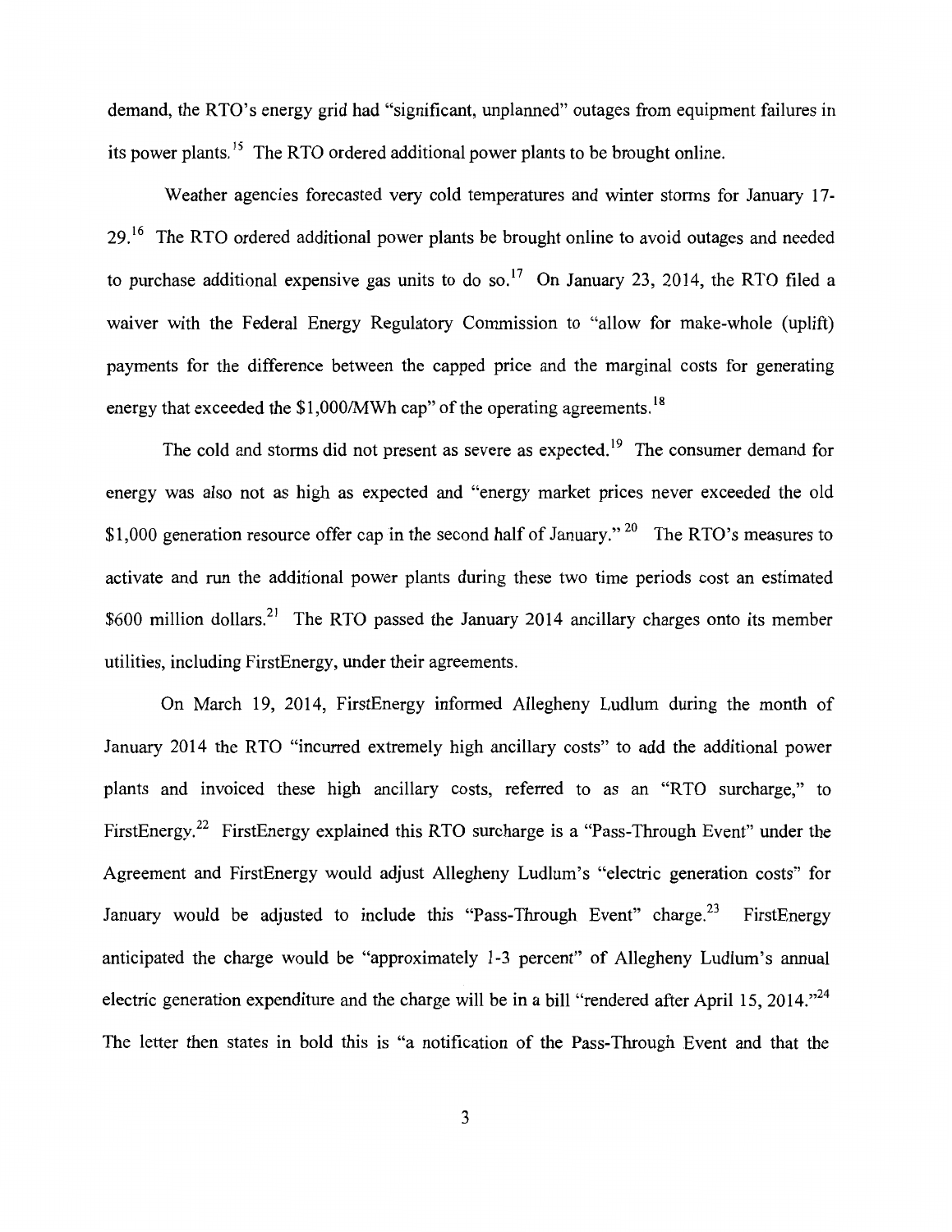additional costs and charges will be reflected in future electric bills."<sup>25</sup>

FirstEnergy included the first RTO surcharge of \$25,999.86 charge in the June 4, 2014 bill for Allegheny Ludlum's Ohio plant.<sup>26</sup> On July 1, 2014, Allegheny Ludlum told FirstEnergy its withholding \$25,999.86 from the bill and demanding a corrected invoice.<sup>27</sup> FirstEnergy, through counsel, asserted its charge is proper and it would collect unpaid charges.<sup>28</sup>

On July 17, 2014, FirstEnergy included the RTO surcharge for the four Pennsylvania plants: (1) \$37,570.41 for Latrobe; (2) \$401,772.64 for Brackenridge/Vandergrift; \$23,115.48 for Washington; and, (4)  $$16,174.22$  for Houston.<sup>29</sup> FirstEnergy billed Allegheny Ludlum  $$504,632.61$  in total for the additional ancillary costs imposed by the RTO.<sup>30</sup> Allegheny Ludlum refused to pay these additional charges in its June and July bills because it did not believe FirstEnergy could pass through the RTO surcharge under the Agreement.

On November 11, 2014, FirstEnergy sent Allegheny Ludlum five invoices for the RTO Expense Surcharge Invoice with the past due amounts totaling  $$503,632.61$ <sup>31</sup> The invoices also warned if Allegheny Ludlum does not pay within thirty days its "service with FirstEnergy Solutions will be cancelled." $32$  On November 19, 2014, Allegheny Ludlum decided to pay the charges "to protect the remaining value of the [Agreement] until it expires in December 2015.<sup>33</sup>

On December 3, 2014, Allegheny Ludlum sent five separate wires totaling \$504,632.61 to FirstEnergy.<sup>34</sup> Allegheny Ludlum's counsel simultaneously sent a letter by email and overnight delivery to FirstEnergy and FirstEnergy's outside counsel stating it submitted the payment under protest and paid only "to avoid [FirstEnergy]'s cancellation of the Agreement."<sup>35</sup>

Over a year later, FirstEnergy issued Allegheny Ludlum its final invoices under the Agreement expiring in December 2015.<sup>36</sup> FirstEnergy billed for energy provided in Fall 2015 entirely unrelated to the RTO surcharges Allegheny Ludlum paid fourteen months earlier.<sup>37</sup>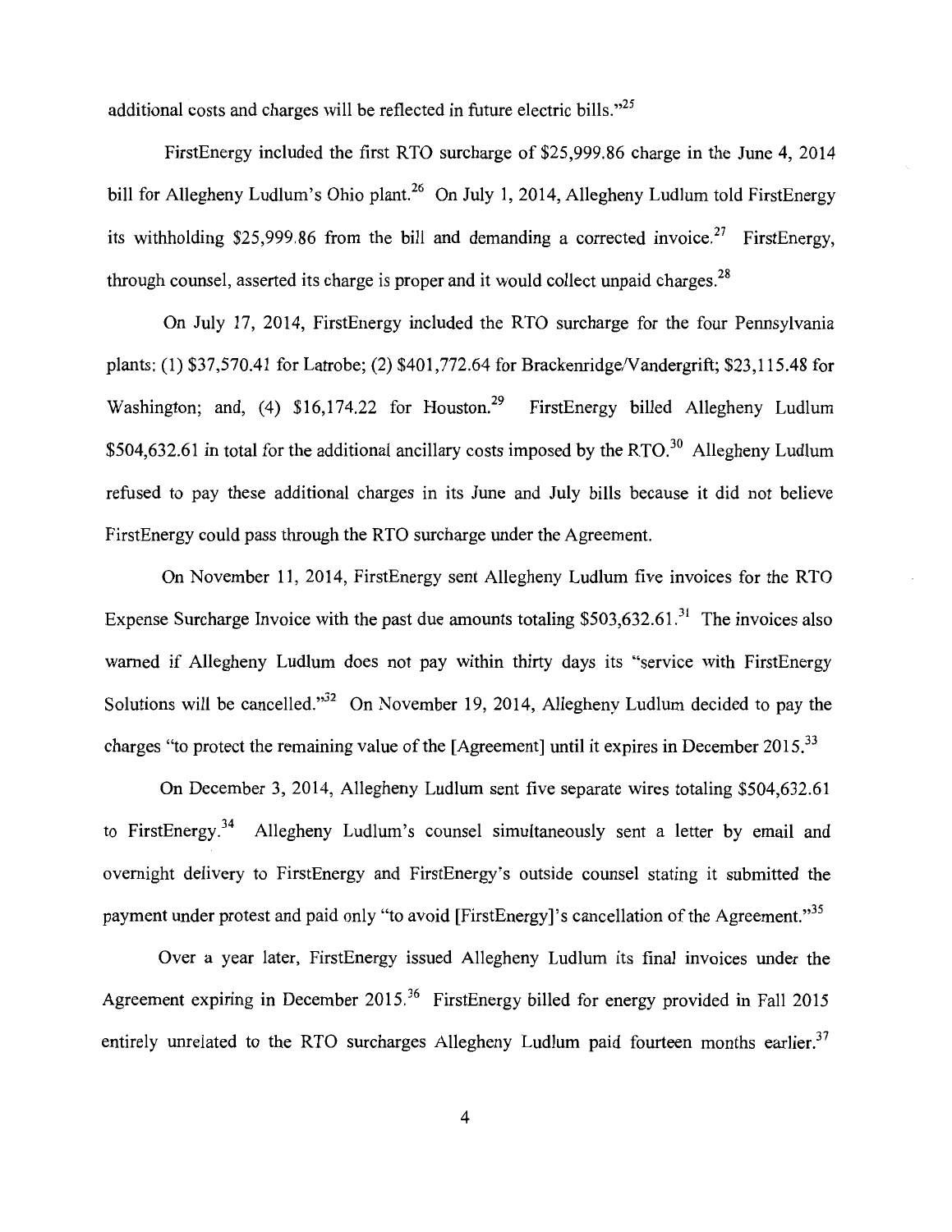FirstEnergy invoiced \$142,222.08 for the Ohio plant and \$2,777,799.84 for the four Pennsylvania plants.<sup>38</sup>

Allegheny Ludlum unilaterally short-paid \$504.632.61 on the last invoice under the Agreement.<sup>39</sup> It simply decided to not pay the money it believed it did not owe, as a matter of law, on December 3, 2014. FirstEnergy sent written demands for the \$504,632.61 and Allegheny Ludlum refused to pay.<sup>40</sup> On May 27, 2016, FirstEnergy sued Allegheny Ludlum for the unpaid balance of the December 2015 invoices. The parties cross moved for summary judgment.<sup>41</sup>

#### **II. Analysis**

FirstEnergy moves for summary judgment arguing Allegheny Ludlum breached the Agreement by short-paying the final invoice and waived its defense by voluntarily paying the RTO surcharges on December 3, 2014. Allegheny Ludlum moves for summary judgment arguing FirstEnergy should not have imposed the RTO surcharges under the Agreement. We find in favor of FirstEnergy's breach of contract claim because Allegheny Ludlum voluntarily paid the disputed RTO surcharge and breached the Agreement by withholding \$504,632.61 from the last invoice due to FirstEnergy.<sup>42</sup> Allegheny Ludlum's declaratory judgment claim is denied.

# **1. Allegheny Ludlum impermissibly short-paid FirstEnergy's final invoice by \$504,632.61.**

Allegheny Ludlum breached the Agreement with FirstEnergy by withholding \$504,632.61 from FirstEnergy's December 2015 invoice. Allegheny Ludlum does not dispute the \$504,632.61 is for energy services provided by FirstEnergy in Fall 2015. The December 2015 invoice is unrelated to the RTO surcharges Allegheny Ludlum voluntarily paid in December 2014 even though it believed it had no legal right to pay. While Allegheny Ludlum's dispute of the RTO surcharges may have been valid in 2014, we do not reach its merits because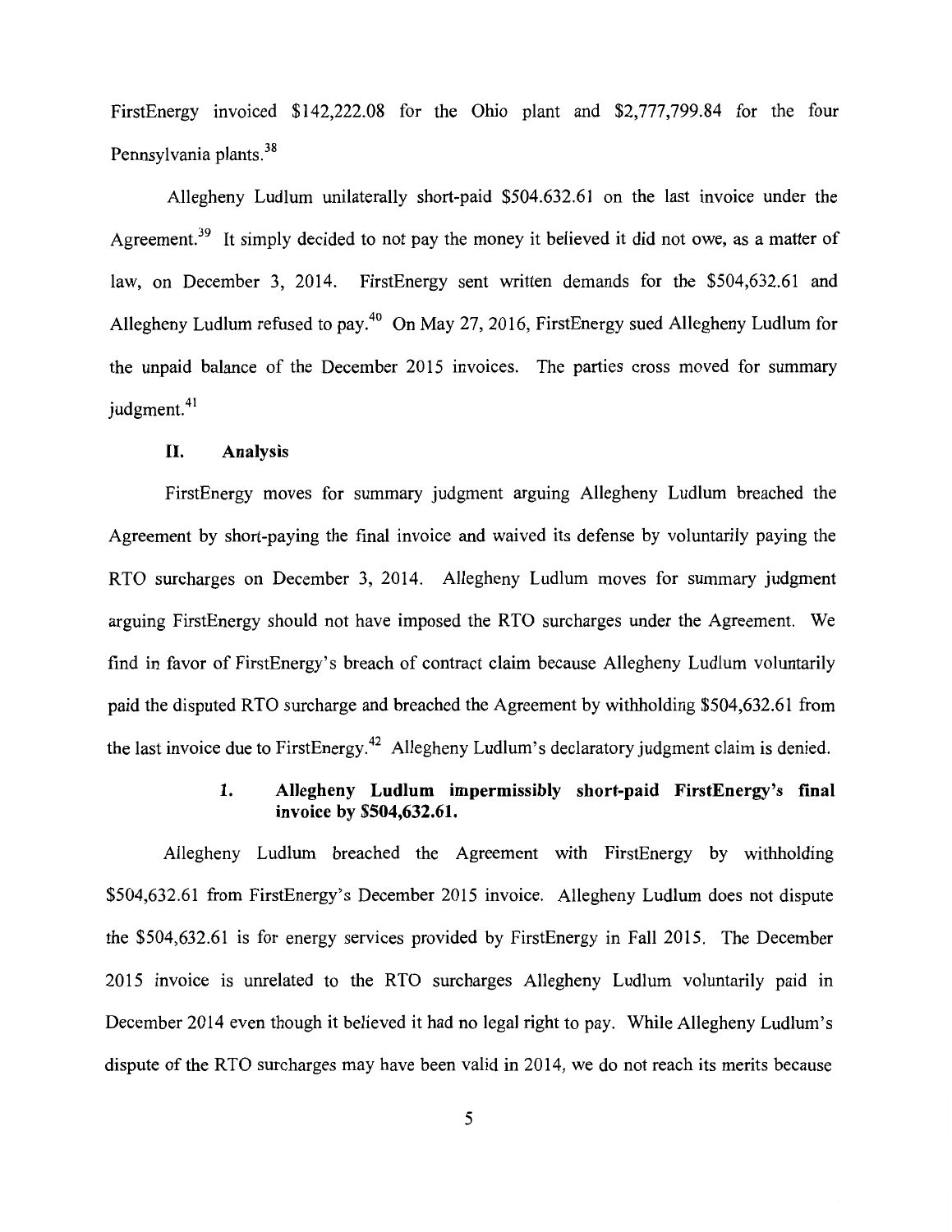under strict Ohio law, Allegheny Ludlum waived the dispute by voluntarily paying the charges.<sup>43</sup> Allegheny Ludlum must remit the unpaid \$504,632.61 balance and interest from the December 2015 invoice to FirstEnergy.

### **A. Allegheny Ludlum's voluntary payment of the RTO surcharges.**

Allegheny Ludlum believed, as a matter of law, FirstEnergy could not pass through the RTO surcharge onto it under the Agreement but it paid the RTO surcharges under protest. Allegheny Ludlum's legal counsel wrote to FirstEnergy and its outside counsel regarding the payments under protest. Allegheny Ludlum did not invoke legal process to assert its right to restitution of the RTO surcharge. Allegheny Ludlum waited one year and two months until the Agreement expired making its relationship with FirstEnergy no longer commercially useful and short-paid FirstEnergy the amount of the RTO surcharge it voluntarily paid. Even at this juncture, Allegheny Ludlum did not sue FirstEnergy for declaratory judgment or restitution over the RTO surcharge. Instead, Allegheny Ludlum waited for FirstEnergy to hale it into court.

Ohio law, selected by the parties, strictly applies the voluntary payment doctrine.<sup>44</sup> Under Ohio's voluntary payment doctrine, "a person who voluntarily pays another to full knowledge of the facts will not be entitled to restitution."<sup>45</sup> In *Salling*, plaintiff rented a car from Budget for one day.<sup>46</sup> The plaintiff drove 64 miles, re-filled the car with gas, and returned it to Budget.<sup>47</sup> Budget charged him a refueling charge even though plaintiff returned the car with a full tank because under Budget's policy if a renter drives a car less than 75 miles, the renter must refill the tank and submit a receipt.<sup>48</sup> Plaintiff paid the refueling charge specifically "in anticipation of filing suit" then filed a class action lawsuit against Budget claiming the refueling charge breached his contract with Budget.<sup>49</sup>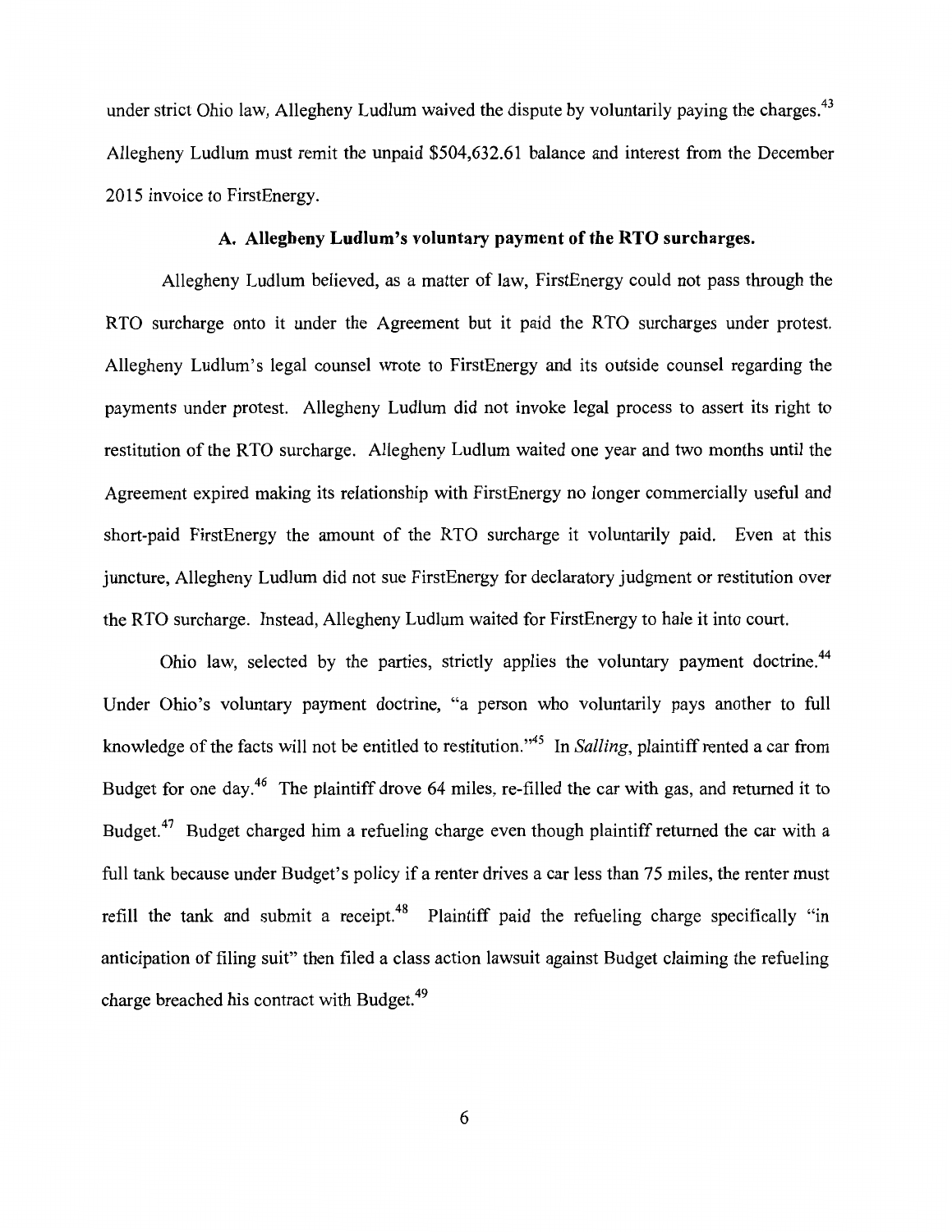The Court of Appeals found plaintiff voluntarily paid the refueling charge to Budget.<sup>50</sup> The court looked to the Ohio Supreme Court holding "[i]n the absence of fraud, duress, compulsion or mistake of fact, money, voluntarily paid by one person to another on a claim of right to such payment, cannot be recovered merely because the person who made the payment mistook the law as to his liability to pay."<sup>51</sup> The Court of Appeals found plaintiff knowingly paid the charge believing it breached the contract to have standing to file his class action against Budget.<sup>52</sup> The court also held plaintiff's argument the voluntary payment doctrine does not apply to breach of a written contract is incorrect because "[a] payment made by reason of a wrong construction of the terms of the contract is not made under a mistake of fact, but under a mistake of law, and if voluntary cannot be recovered back."<sup>53</sup>

Allegheny Ludlum must pay FirstEnergy because the voluntary payment doctrine bars Allegheny Ludlum's right to keep the \$504,632.61 it improperly withheld. When Allegheny Ludlum paid the RTO surcharge it believed FirstEnergy did not have the right to pass the surcharge through under the Agreement as in *Salling,* where the plaintiff believed Budget's surcharge breached their contract when he paid it.<sup>54</sup> Allegheny Ludlum's payment under protest is different from *Salling* where there appears no evidence plaintiff paid Budget "under protest." Although we find it difficult to imagine how an average consumer would pay Budget under protest (short of bringing a checkbook), Allegheny Ludlum disputed the charge to FirstEnergy and consulted its in-house counsel whether the Agreement permitted the charge. After FirstEnergy refused to remove the RTO surcharge, Allegheny Ludlum evaluated the worth of the Agreement and decided to pay it.

Allegheny Ludlum's RTO payments were not made under duress and compulsion because Allegheny Ludlum weighed its options and decided not to terminate the Agreement with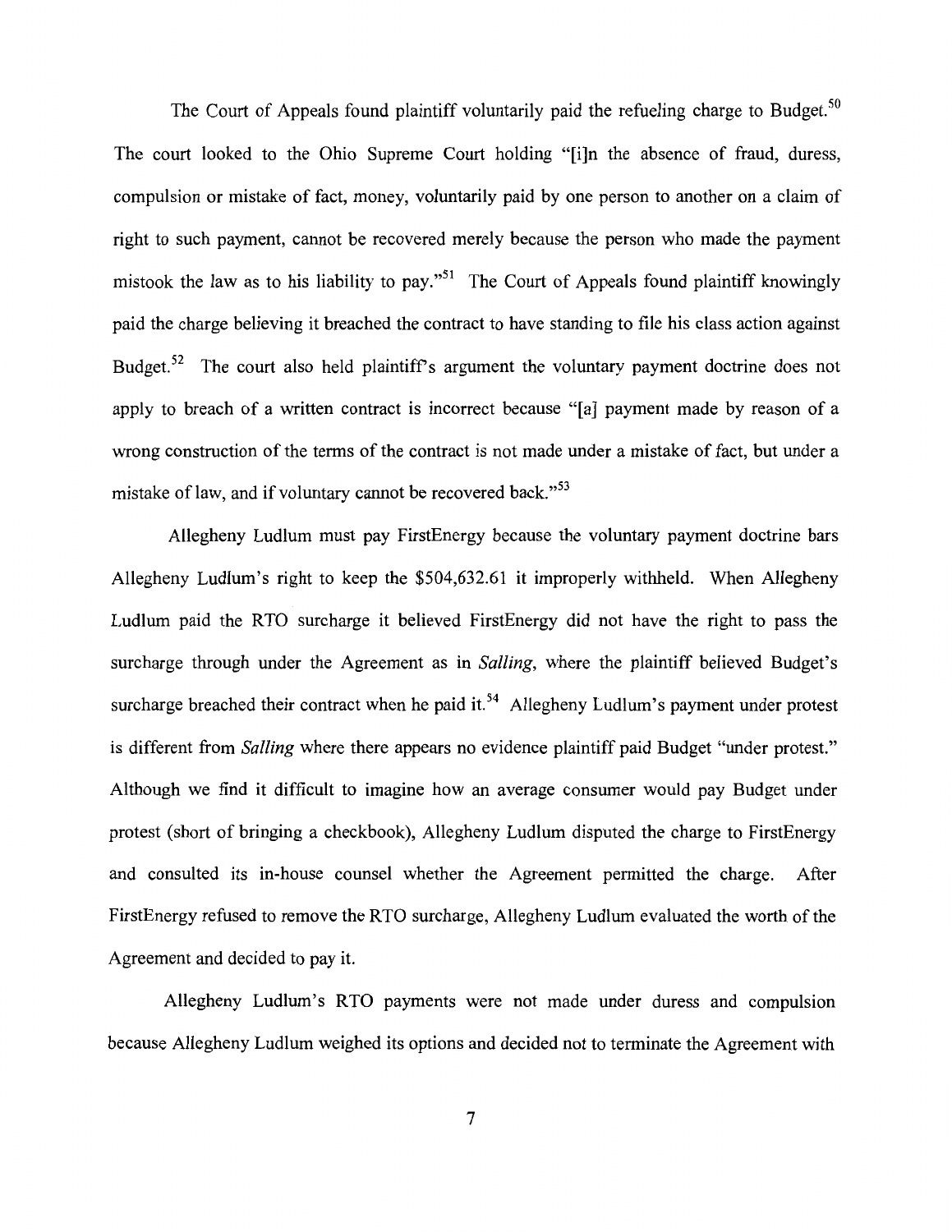FirstEnergy or file suit against FirstEnergy. Under Ohio contract law, economic duress requires Allegheny Ludlum demonstrate "(l) that it involuntarily accepted the terms of another; (2) that under the circumstances it had no other reasonable alternative; and, (3) that the circumstances were a product of coercive actions on the party of the opposite party."<sup>55</sup> Allegheny Ludlum did not suffer duress because it admits to consulting its attorneys and measuring the economic benefit of the Agreement versus terminating over refusal to pay the RTO surcharge and return to likely more expensive utility service. There is no evidence FirstEnergy engaged in coercive actions; it believed Allegheny Ludlum owed the RTO surcharge under the Agreement and enforced its contractual right to demand payment or cancel the contract.<sup>56</sup>

Allegheny Ludlum's payment under protest is not an exception to the voluntary payment doctrine. Ohio recognizes fraud, duress, compulsion, or mistake of fact as valid exceptions to the voluntary payment doctrine.<sup>57</sup> The Third Edition of Ohio Jurisprudence explains "[a] protest does not render a payment involuntary.... [t]he function of a protest is only to evidence the party's intention at the time the payment is made, and when, independently of the protest, the circumstances of payment would not justify a recovery of the payment, the fact that it was made under protest will not render such payment involuntary."<sup>58</sup> Allegheny Ludlum's protest failed to render its RTO surcharge payment involuntary. It only served to notify First Energy of its intent, particularly when Allegheny Ludlum never used legal process to assert its protest.

We are aware the cases supporting the Ohio jurisprudence are from the late Ninetieth and early Twentieth Century and Allegheny Ludlum argues this lessens their precedential value. We disagree. Both parties are unable to locate a more recent case overruling or criticizing these cases and other courts, including the Court of Appeals and Ohio appellate courts, look to this precedent in voluntary payment doctrine cases.<sup>59</sup> Taking Ohio's jurisprudence together, if the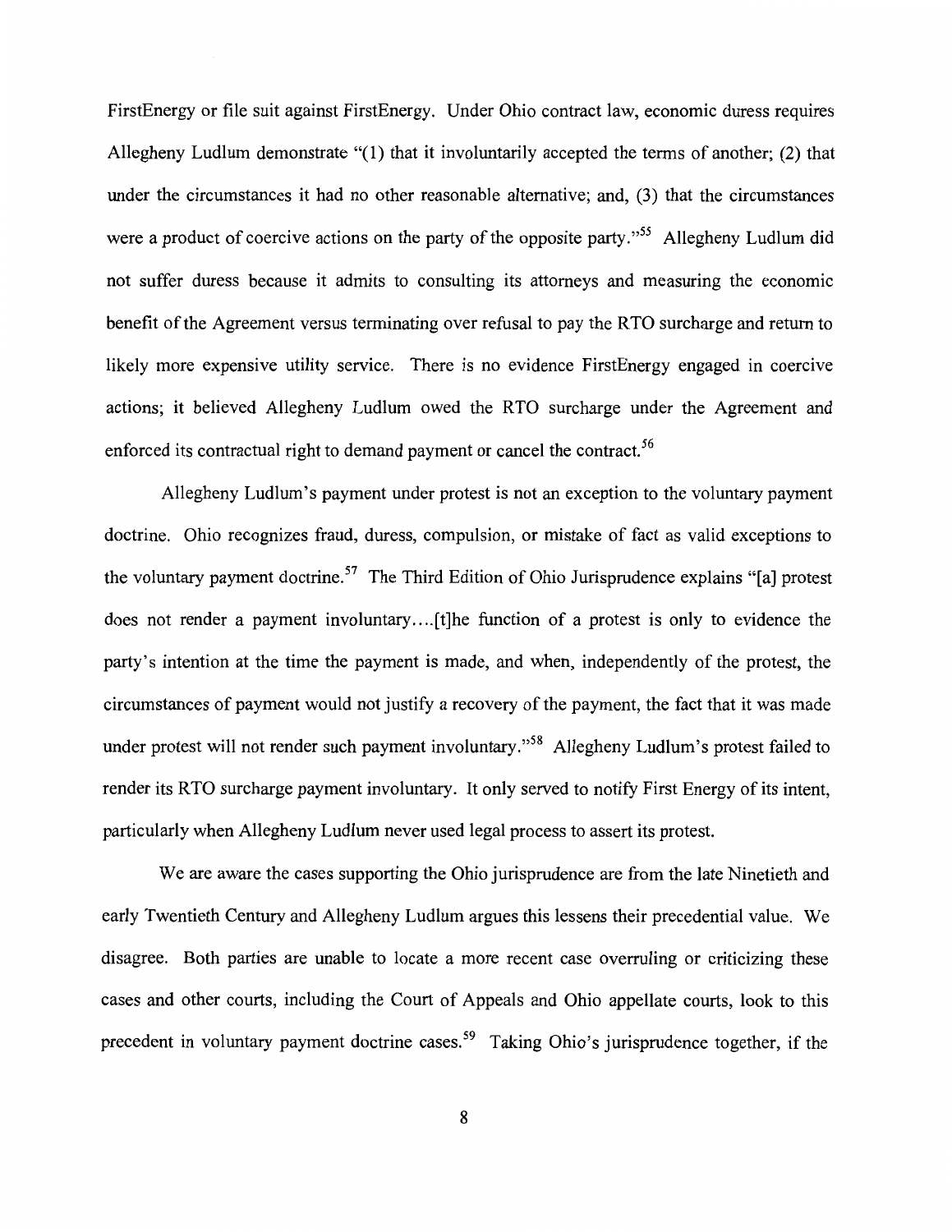Ohio Supreme Court faced these facts consistent with precedent, it would find Allegheny Ludlum's payment under protest does not change its payment from voluntary to involuntary under the doctrine and bars restitution.

# **B. Allegheny Ludlum's conduct after voluntary payment of the RTO surcharges.**

Even if we assume the Ohio Supreme Court would find a protest rendered a party's payment involuntary, Allegheny Ludlum's conduct since the RTO surcharge payments waived its protest and withholding of the \$504,632.61 from the December 2015 invoice breached the Agreement with FirstEnergy.

What is striking about the out-of-state cases Allegheny Ludlum cites in support of its argument is the party who paid under protest brought suit to vindicate its rights.<sup>60</sup> Allegheny Ludlum did not bring suit against FirstEnergy to vindicate its protest. Allegheny Ludlum did nothing for 14 months (except economically benefit from the Agreement). Allegheny Ludlum knew other FirstEnergy industrial and commercial consumers formed a coalition and filed a complaint with the Pennsylvania Public Utility Commission but Allegheny Ludlum did not elect to join or to bring its own lawsuit.<sup>61</sup> The Agreement expired. Allegheny Ludlum again did not seek legal process to vindicate its protested payment. Instead, it resolved its protest extrajudicially by withholding the protested amount from an unrelated FirstEnergy bill.

After withholding payment, Allegheny Ludlum still did not seek legal process, it allowed FirstEnergy to attempt collection and then waited for FirstEnergy to file suit. The Restatement (Third) of Restitution & Unjust Enrichment, which Allegheny Ludlum urges us to follow, states the payment under protest doctrine allows a party "rather than to insist on an immediate test" to "preserve a claim in restitution to recover the value of the conferred."<sup>62</sup> Allegheny Ludlum never exercised its preserved claim in restitution after declining an "immediate test" of their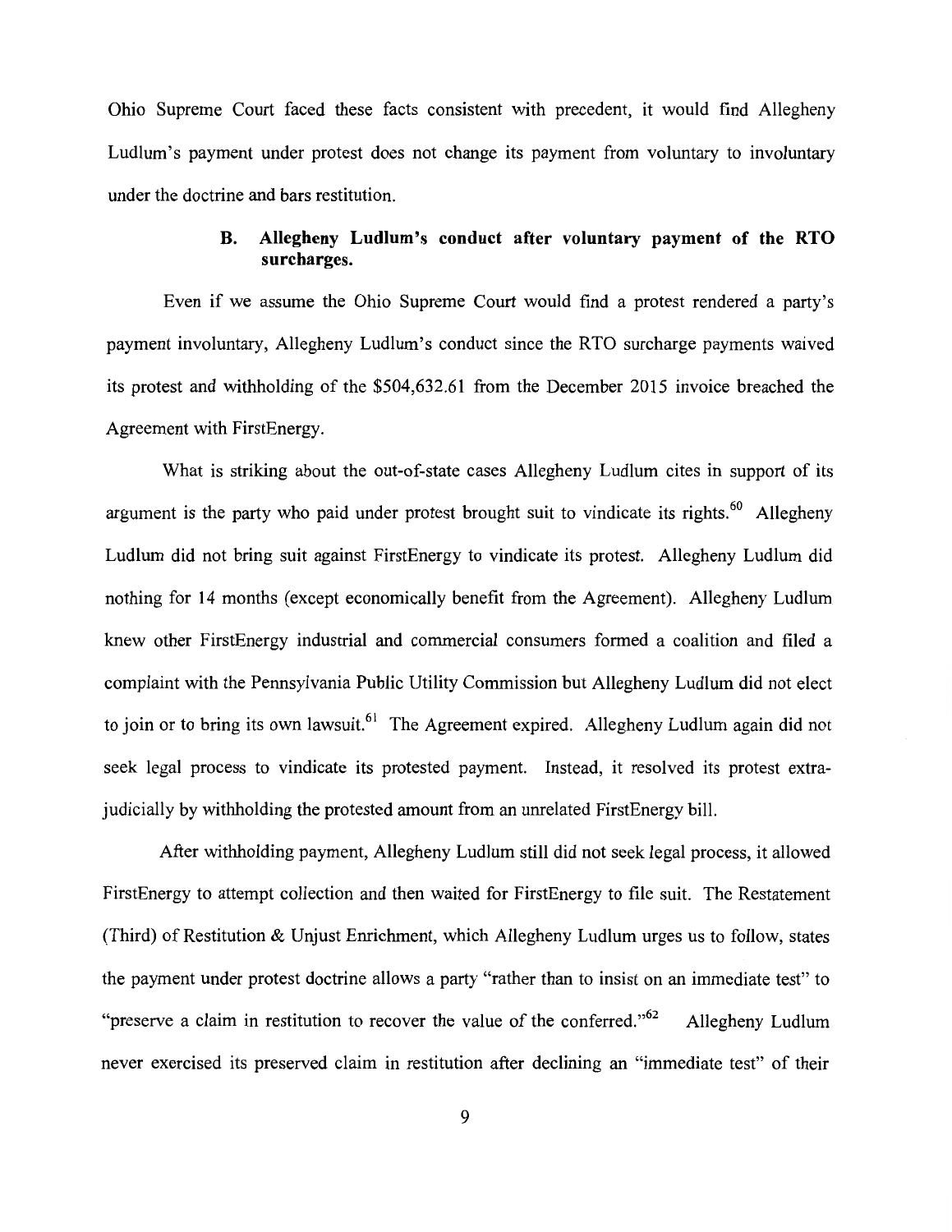dispute. Instead, it avoided initiating judicial resolution of its "preserved claim" altogether until sued. Allegheny Ludlum's conduct does not fit under the Restatement's "common-sense solution" to "promote justice and efficiency."<sup>63</sup>

Even if Ohio law recognized a payment under protest exception to the voluntary payment doctrine, Allegheny Ludlum's conduct in protesting but never seeking judicial resolution for its protests and waiting 14 months to take extra-judicial action to recover the protested payments waived Allegheny Ludlum's protest. Allegheny Ludlum breached the Agreement with FirstEnergy by withholding \$504,632.61 from the December 2015 invoice for unrelated charges Allegheny Ludlum voluntarily paid.

### III. **Conclusion**

We grant summary judgment in favor of FirstEnergy's breach of contract claim because Allegheny Ludlum voluntarily paid the disputed RTO surcharge and breached the Agreement by withholding the \$504,632.61 unpaid balance due on FirstEnergy's final invoice. FirstEnergy's claims for unjust enrichment and action on accounts are dismissed as moot. We deny Allegheny Ludlum's motion for summary judgment.

<sup>&</sup>lt;sup>1</sup> We consider the "underlying facts and all reasonable inferences therefrom in the light most favorable to" Dr. Engle, "the party opposing the motion." *Slagle v. Cnty. of Clarion,* 435 F.3d 262, 264 (3d Cir. 2006) (citations omitted). Our Policies require a Statement of Undisputed Material Facts be filed in support of a Rule 56 motion, as well as an appendix of exhibits. FirstEnergy filed its Statement of Undisputed Material Facts and Appendix at ECF Doc. No. 58. Allegheny Ludlum responded to FirstEnergy's Statement of Undisputed Facts at ECF Doc. No. 62. Allegheny Ludlum filed its Statement of Undisputed Material Facts and Appendix at ECF Doc. No. 60. FirstEnergy responded to Allegheny Ludlum's Statement of Undisputed Material Facts and Appendix at ECF Doc. No. 65. FirstEnergy added documents to the Appendix at ECF Doc. Nos. 71.

 $2$  ECF Doc. No. 65 ¶ 3.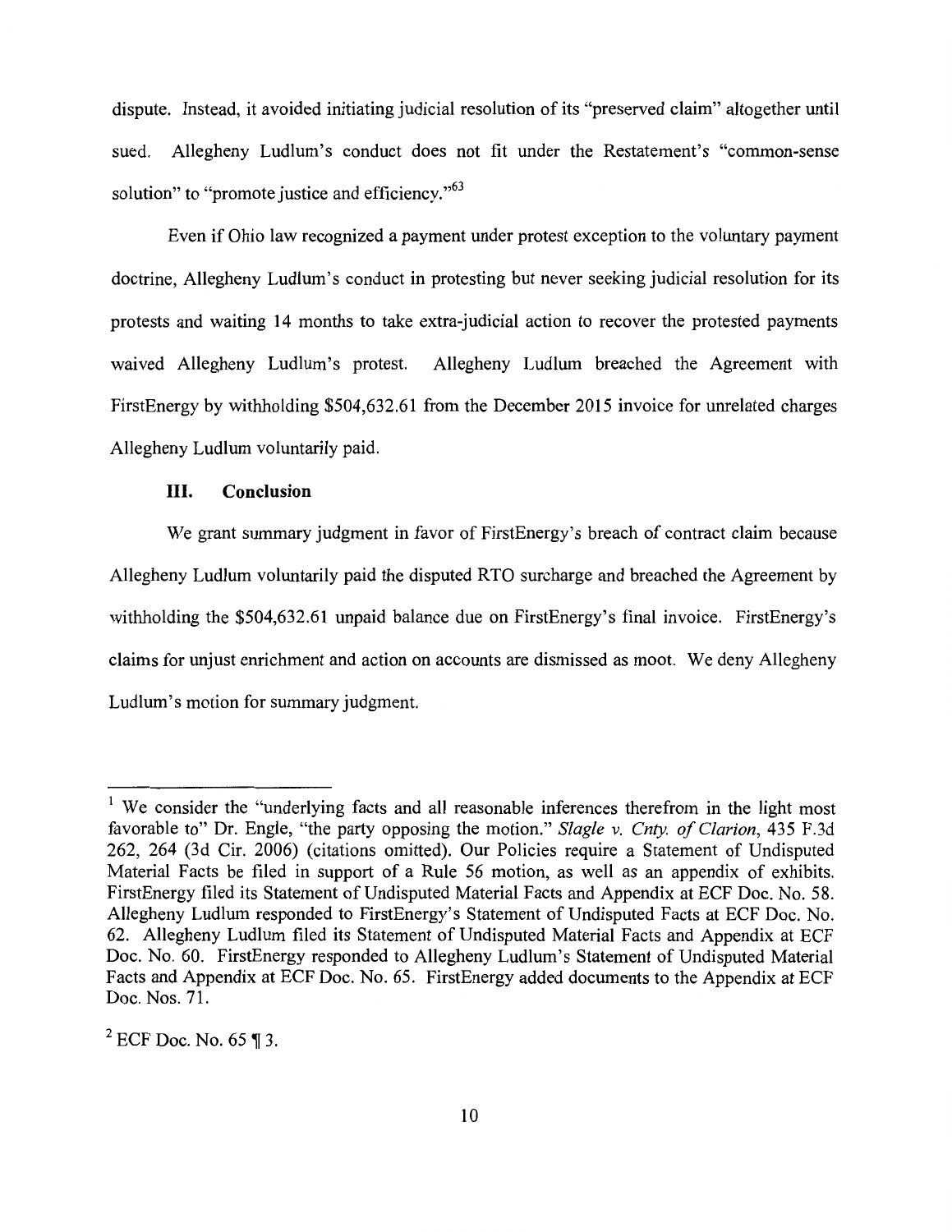$3$  *Id.* 10.

 $4$  ECF Doc. No. 58 ¶ 31.

 $5$  ECF Doc. No 58-1 at 24, 26.

<sup>6</sup>*Id.* 19-20.

 $7$  ECF Doc. No. 65 ¶ 22.

 $8 \text{ Id.} \text{ } \P 24.$ 

<sup>9</sup> ECF Doc. No. 58-1 at 30.

<sup>10</sup> ECF Doc. No. 61 at 2 n. 1.

 $^{11}$  *Id.* 

<sup>12</sup> ECF Doc. No. 58-1 at 22.

 $13$  ECF Doc. No. 65 ¶ 37.

 $14$  *Id.* **[1]** 38-39.

<sup>15</sup> *Id.*  $\P\P$  40-41.

 $16$  *Id.* 148.

<sup>17</sup> *Id.*; ECF Doc. No. 60-1 at 69.

<sup>18</sup>*Id.* 

 $19$  ECF Doc. No. 65 ¶ 49.

<sup>20</sup> ECF Doc. No. 60-1 at 29, 69.

<sup>21</sup> ECF Doc. No. 65  $\P$  50.

<sup>22</sup> ECF Doc. No. 60-2 at 66.

 $^{23}$  *Id.* 

 $^{24}$  *Id.* 

<sup>25</sup>*Id.*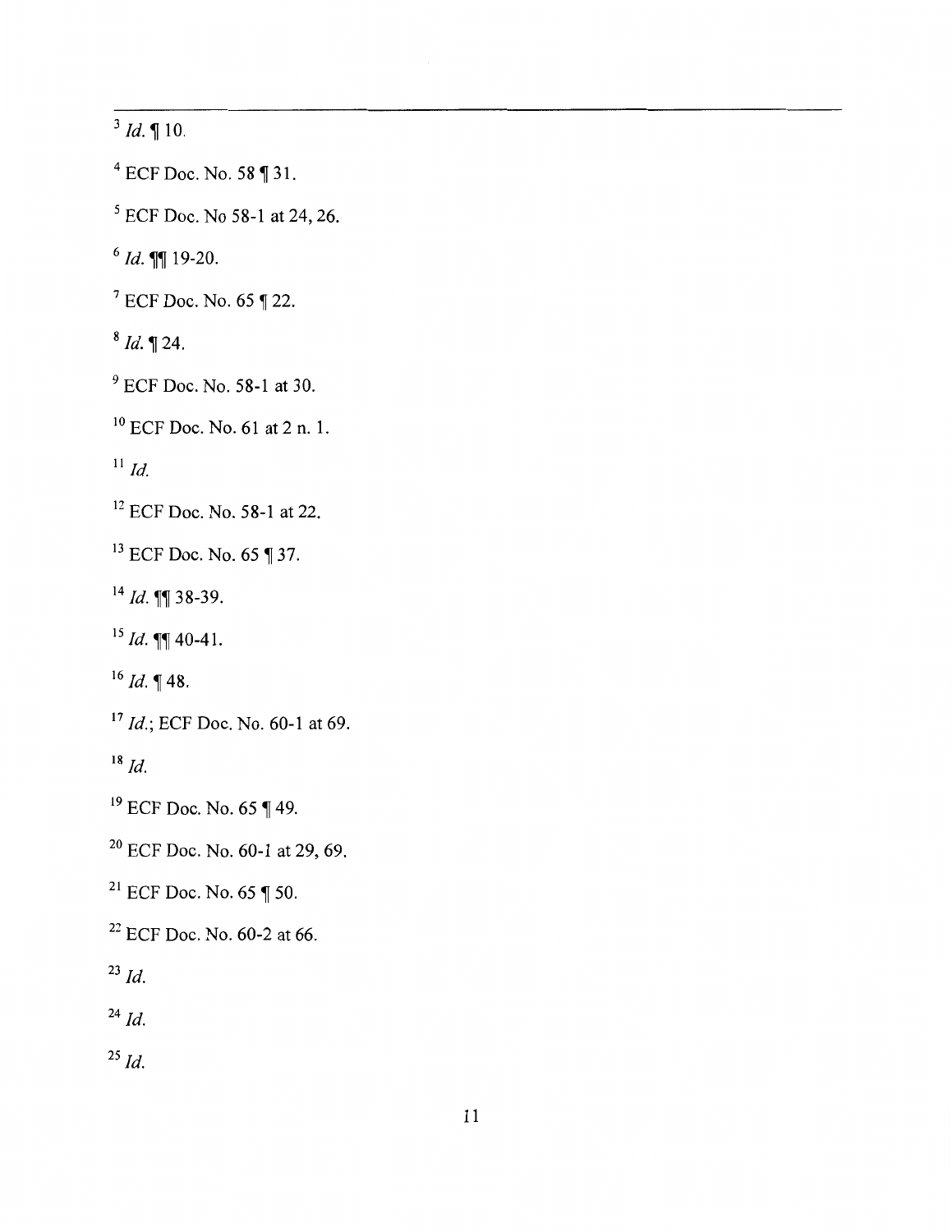<sup>26</sup> ECF Doc. No. 65 ¶¶ 32, 96.

<sup>27</sup> ECF Doc. No. 58 ¶ 47.

 $^{28}$  *Id.* ¶ 48.

 $29$  ECF Doc. No. 65 11 33, 96.

 $30$  *Id.* **134**.

 $31$  ECF Doc. No. 58 ¶ 52.

 $32$  *Id.* ¶ 53.

 $^{33}$  Id. ¶ 55.

 $34$  *Id.* 161.

<sup>35</sup> ECF Doc. No. 58-1 at 324.

<sup>36</sup> ECF Doc. No. 58 ¶ 31.

 $37$  *Id.* 

<sup>38</sup> Id. **11** 31-32.

 $39$  Id. 1 34.

 $40$  *Id.* 1 39.

 $41$  Summary judgment is proper when there is no genuine dispute of material fact and the movant is entitled to a judgment as a matter of law. Fed.R.Civ.P. 56(a). A dispute as to a material fact is genuine if "the evidence is such that a reasonable jury could return a verdict for the nonmoving party." *Anderson v. Liberty Lobby, Inc.,* 477 U.S. 242, 255 (1986). On a motion for summary judgment, the court must consider the "underlying facts and all reasonable inferences therefrom in the light most favorable to the party opposing the motion." *Slagle,* 435 F.3d at 264 (citations omitted). If the movant carries its initial burden of showing the basis of its motion, the burden shifts to the non-moving party to go beyond the pleadings and point to "specific facts showing that a genuine issue exists for trial." *Celotex Corp. v. Catrett,* 477 U.S. 317, 323-24 (1986). In other words, the non-moving party "must present more than just bare assertions, conclusory allegations or suspicions to show the existence of a genuine issue." *Podobnik v. US. Postal Serv.,*  409 F.3d 584, 594 (3d Cir. 2005) (citation and internal quotation marks omitted). Summary judgment must be granted against a non-moving party who fails to sufficiently "establish the existence of an essential element of its case on which it bears the burden of proof at trial." *Blunt*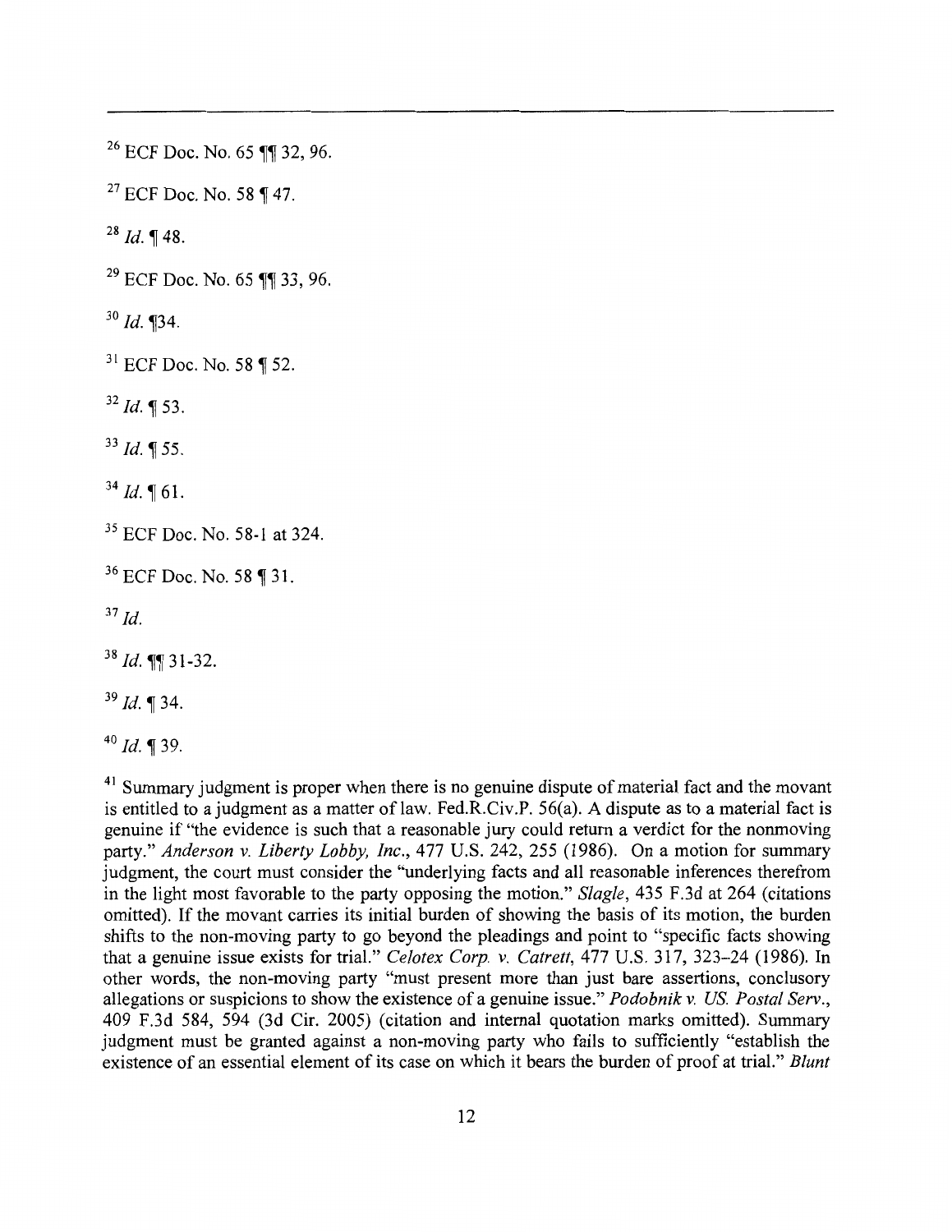*v. Lower Merion Sch. Dist.,* 767 F.3d 247, 265 (3d Cir. 2014).

 $42$  We dismiss FirstEnergy's unjust enrichment and action on account stated claims as mooted by our finding Allegheny Ludlum breached the Agreement. We will address the 1.5% interest per month late payment charges Allegheny Ludlum owes FirstEnergy under Section 17 of the Agreement in a separate petition under our accompanying Order. ECF Doc. No 58-1 at 23.

 $43$  It is arguable Allegheny Ludlum's dispute with the November 11, 2014 invoice had merit in 2014 or if Allegheny Ludlum did not waive their dispute. The RTO surcharges may be a statistical anomaly but it does not make them a "Pass-Through Event" but a standard (albeit unusually high) ancillary service charge under the Agreement. The Agreement covering the four Pennsylvania plants includes a fixed negotiated price for the RTO's ancillary service charges and FirstEnergy cannot pass the RTO surcharge from January 2014 onto Allegheny Ludlum. The LMP Adder in the pricing formula "includes ancillary service charges...and regulatory requirements ... " ECF Doc. No 58-1 at 24, 26. The Agreement allows the parties to renegotiate the fixed LMP Adder for the years 2014 and 2015 when the current 0.1705 LMP Adder expires. *Id.* at 33. Viewing the Agreement as a whole, the LMP Adder is a negotiated fixed charge which includes ancillary services. The fixed LMP Adder covered the RTO surcharge from the January 2014 weather events. The LMP Adder includes ancillary services costs. *Id.* at 292. FirstEnergy and the RTO described the January 2014 RTO surcharge as ancillary service charges. The RTO's ancillary service charge is a standard charge included in the LMP Adder which became extraordinarily high in January 2014. For the Ohio plant, the Fixed Pricing addendum fixes a single price Allegheny Ludlum would pay for energy from FirstEnergy. The fixed price is without qualification or caveat. Generally, "fixed" means "fixed" and the ancillary services charges from January 2014 cannot be passed onto Allegheny Ludlum.

It is also possible Allegheny Ludlum could have been correct in disputing the R TO surcharge is not a "Pass-Through Event" under the Agreement. The Agreement's "new or additional" charges language is clear: the "Pass-Through Event" must be "associated with environmental or Energy law and regulations." Breaking the language out piece by piece, we start with a list of actors who initiate the change. Then we have two types of changes they might initiate: (1) the actors may "require a change to the terms of the Agreement"; or (2) "impose upon Supplier new or additional charges or requirements, or a change in the method or procedure for determining charges or requirements." For option two, the Agreement describes the types of charges which the actors might impose upon FirstEnergy. Those charges "include[ed] but not limited to material changes to existing or material new charges, fees, costs, credits, emission allowance requirements, permitting requirements and/or obligations *associated with environmental or Energy law and regulation....*" The Agreement gives specific examples of charges associated with environmental or Energy law and regulation "such as, alternative energy requirements, carbon and greenhouse gas, or other similar controls." These charges must be associated with environmental or Energy law and regulation must be "relat[ed] to the Electricity Supply under this Agreement." If all these steps are met, there is a "Pass-Through Event" under the Agreement.

We have a proper actor for step one because there is a regional transmission organization. The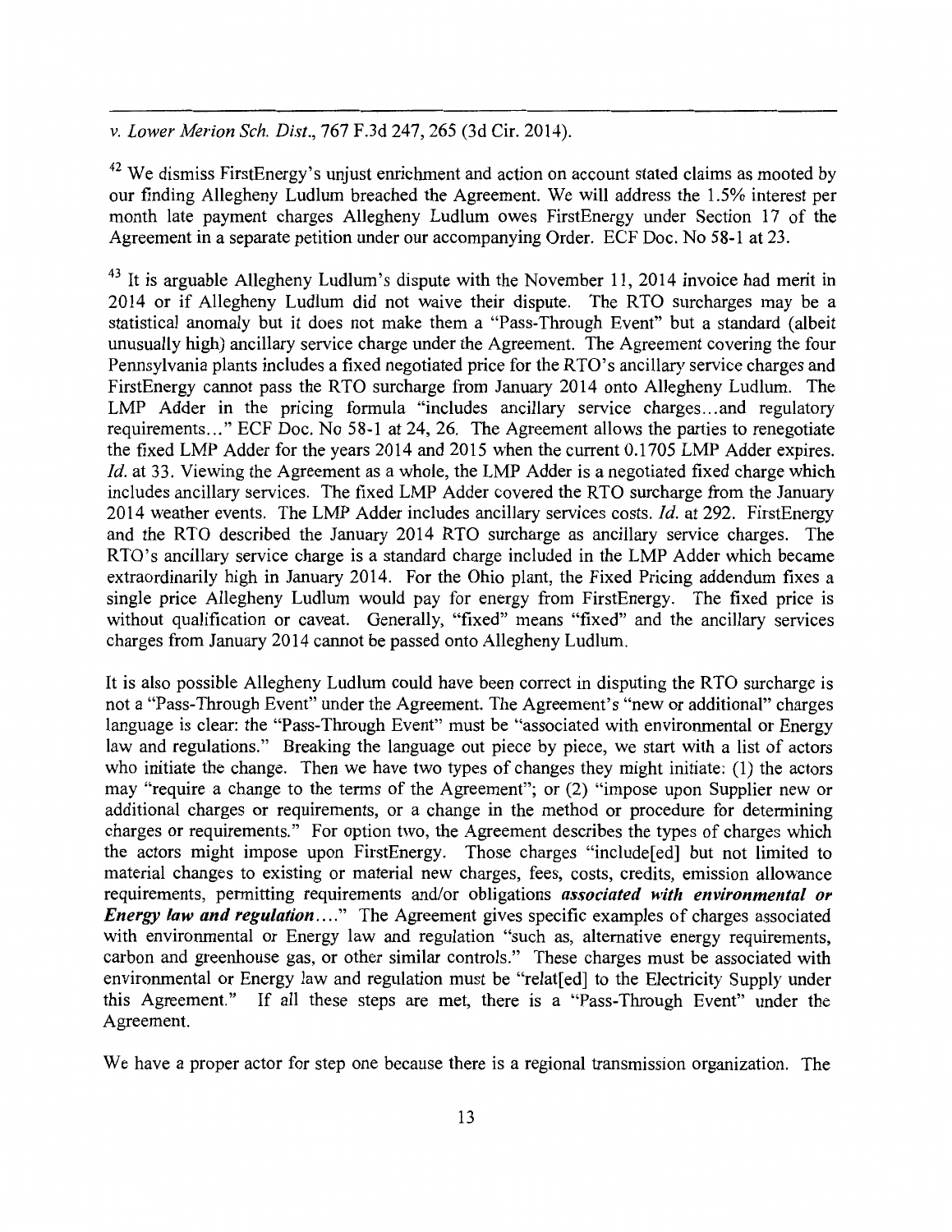surcharge is a charge imposed by RTO, so we look to the second option. We assume for the moment the surcharge is a "new or additional charge" the RTO imposed on FirstEnergy and not a standard ancillary service charge. We then have a non-exhaustive list of items which are all items tied together by the final descriptor "associated with environmental or Energy law and regulation."

There is no evidence the RTO surcharge from the January 2014 cold weather is "associated with environmental or Energy law and regulations." FirstEnergy's letter to Allegheny Ludlum does not mention any law or regulation which caused the RTO to impose the charges on FirstEnergy. *See* ECF Doc. No. 60-2 at 66. Instead, FirstEnergy cites the high costs the ETO paid to purchase more energy reserves to keep up with heating needs generated by the extreme cold and avoid outages. *See id.* The RTO surcharge the RTO imposed on FirstEnergy cannot be passed onto Allegheny Ludlum because it is a standard ancillary service charge, not a "Pass-Through Event" because it is not associated with a legal or regulatory action; it is associated with incredibly cold weather.

<sup>44</sup> FirstEnergy's voluntary payment doctrine is properly before us. FirstEnergy did not raise it as an affirmative defense to Allegheny Ludlum's counterclaim; however, the facts underlying the voluntary payment doctrine are raised in Allegheny Ludlum's Answer. ECF Doc. No. 38 at 2. "Allegheny Ludlum paid the disputed amounts under protest....when the Supply Agreement terminated, Allegheny Ludlum exercised its right to a set-off." Similarly, in *Salling,* Budget did not raise voluntary payment doctrine defense until its summary judgment reply brief but the Court of Appeals did not find the defense waived because district court fully addressed the issue in its summary judgment ruling and the parties fully briefed the issue on appeal. *See Salling v. Budget Rent-A-Car Systems, Inc.,* 672 F.3d 442, 442 (6th Cir. 2012). The parties conducted discovery and agreed to the undisputed facts supporting the voluntary payment doctrine. FirstEnergy raised the defense when it moved for summary judgment and Allegheny Ludlum responded fully to FirstEnergy's arguments. The voluntary payment doctrine is fully briefed by the parties and we address it.

<sup>45</sup>*Wears Kahn McMenamy* & *Co. v. JPMorgan Chase Bank, NA.,* No. 12-812, 2013 WL 1689030 at (S.D. Ohio April 18, 2013) (quoting *Scott v. Fairbanks Capital Corp.,* 284 F. Supp. 2d 880, 894 (S.D. Ohio 2003)).

<sup>46</sup>*Salling,* 672 F.3d at 442.

<sup>47</sup>*Id.* at 443.

 $48$  *Id.* 

 $49$  *Id.* 

so *Id.* at 445.

 $^{51}$  *Id.*